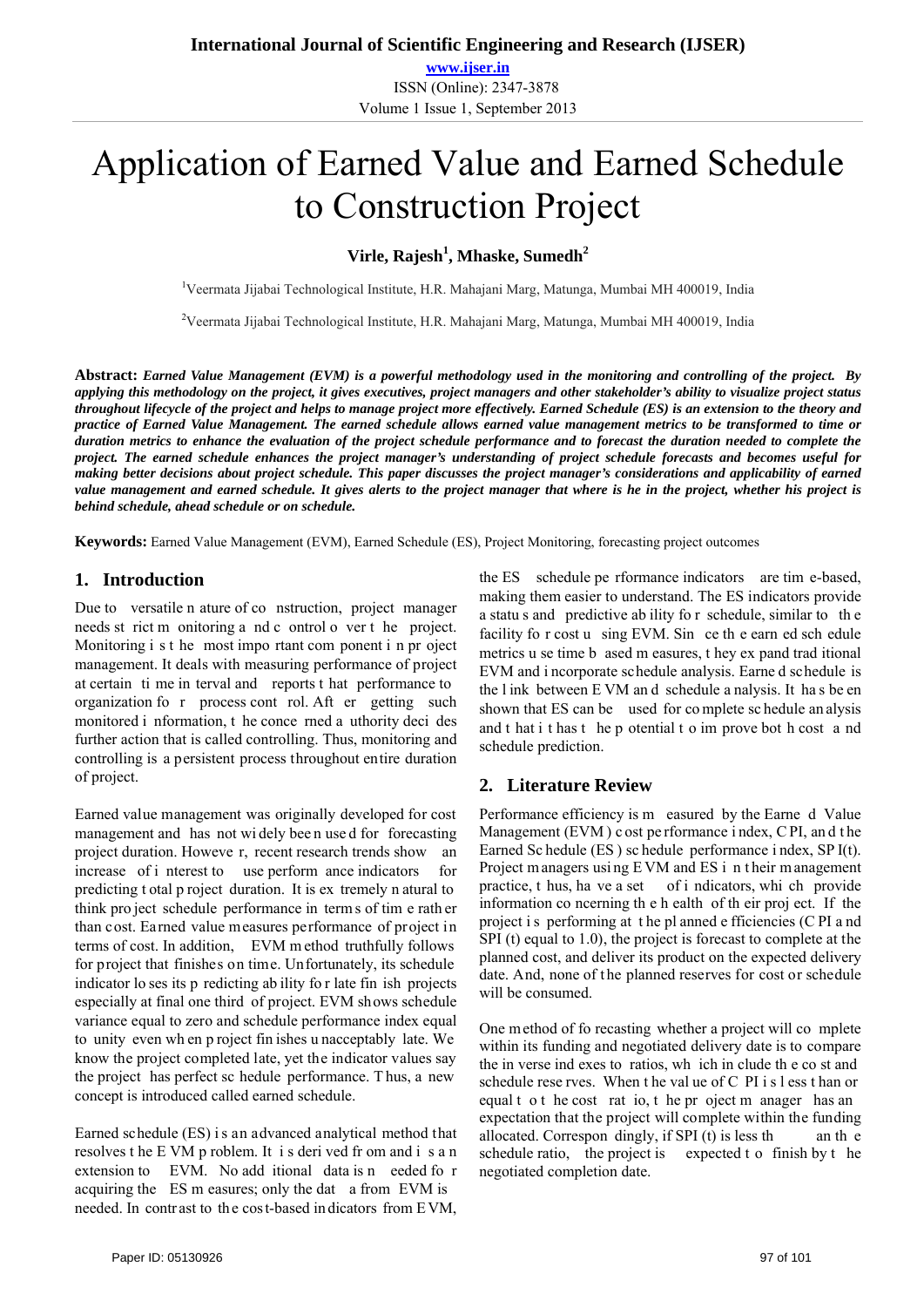Of c ourse, when the i nverse inde xes a re greater tha n t heir respective ratios, the project manager knows his project is in trouble. The forecast indicates the plan will be exceeded, the reserves will b e con sumed, an d m ore reso urces (tim e a nd funding) are needed. Understanding the project is failing, the project m anager is in clined to tak e co rrective actio n. And , certainly t he pressures from upper m anagement and the customer compel the project manager to show that corrective action is already in progress.

It may not be, but the project manager doesn't have anything in his tool kit to say he should do otherwise. Therefore, being proactive is his sole choice. Fu rthermore, the p roject manager kno ws th at doing so mething, right o r wro ng, will buy time. Wishfully, within that time, a miracle happens and the project gets back on course. If good luck comes his way, the project is "righted," and our h ero r eceives a bonus and maybe even a promotion.

More than likely, the outcome of a reactionary c orrective action will n ot b e effectiv e. As m entioned p reviously, an y change to the execution of the plan causes inefficiency. If the action t aken i s not t he co rrect one, t hen management has inadvertently worsened the project performance and has not helped t he si tuation. S ubsequently, t he m anager, bei ng proactive, takes another "shot in the dark," likely worsening the situ ation, on ce ag ain. Th is pro cess rep eats until it becomes ob vious t o al l co ncerned t hat t he o nly way to deliver t he pro duct is to neg otiate add itional tim e an d funding. The outcome of this negative spiral is the company and the project manager gain poor reputations. Additionally, if th e produ ct is ex tremely important an d its su nk co st is significant with respect to the amount needed for completion, the agitated customer will l ikely agree to the ad ded cost and delivery date extension. Unde r these circum stances, the company cannot expect rep eat bu siness or futu re recommendations from this customer.

Another common earned value approach is to manage using the co st va riance (CV) pe rcentage; i .e., C V divided by the EV. With th is m ethod th e proj ect m anager tak es correcti ve action upon breaching an arbitrar y limit; e.g., plus or minus 10 percent. Generally, the results from the CV management method are as poor as described for CPI.

Certainly, there are s uccessful projects, which have been managed using earned value indicators; we are not implying earned value management has no merit. Using earned value coupled wi th ear ned sc hedule a s a project m anagement method greatly increases the opportunity for s uccess, but improvement is nee ded. Project performance data is readily available, bu t rarely is it u sed adv antageously. Th is is th e state of today's management practice.

Until th e mid -nineteenth cen tury, th e g eneral m ethod o f design did not chan ge a l ot. En gineers used si mple t ools (such as pe n, paper an d r uler) t o desc ribe t heir bui ldings. However, with adv ances in m athematics an d building materials, t he p rocess of design c hanged a nd i mproved rapidly.

## **3. Elements of Earned Value Management**

EVM in tegrates the ree critical elements of project management: scope m anagement, cost m anagement, an d time management. It req uires t he pe riodic monitoring of actual expenditures and the amount of work done (expressed in co st units). To d etermine cost performance, EVM compares how much we have sp ent to what we planne d to have spent to do the work we have done. To determine time performance, it com pares the am ount of work d one to the amount of work sc heduled t o be done. To m ake t hese comparisons, EVM calculates co st and sc hedule va riances, along wi th p erformance i ndices for project perform ance management. Based on these results, it forecasts the date and cost of the project at completion and highlights the possible need for corre ctive action. E VM uses t he following project parameters to evaluate project performance:



**Figure 1:** Earned value basics

**Planned Value (PV):** This is the cumulative planned cost for the work planned to be done on the project up to a given point in tim e. It is th e ap proved budget fo r co mpleting t he work planned so far, and as such it is the cost baseline for the project. It wa s previ ously ca lled th e budgeted co st of work scheduled (BCWS).

**Budget at Completion (BAC):** This is the total amount of money expected to be s pent on the project, and as such it is the value that PV is planned to reach at completion.

Actual cost (AC): This is the cumulative actual cost spent on the project s o far, incl uding all accrue d c ost on the work done. AC wa s pre viously cal led t he act ual cost of w ork performed (ACWP).

**Earned value (EV):** This represents the cumulative amount of work done up to a point in time, expressed in cost units. It is exp ressed a s t he am ount that was planned t o ha ve been spent on the work that has been completed up to this point. EV was previo usly called th e budgeted co st of wo rk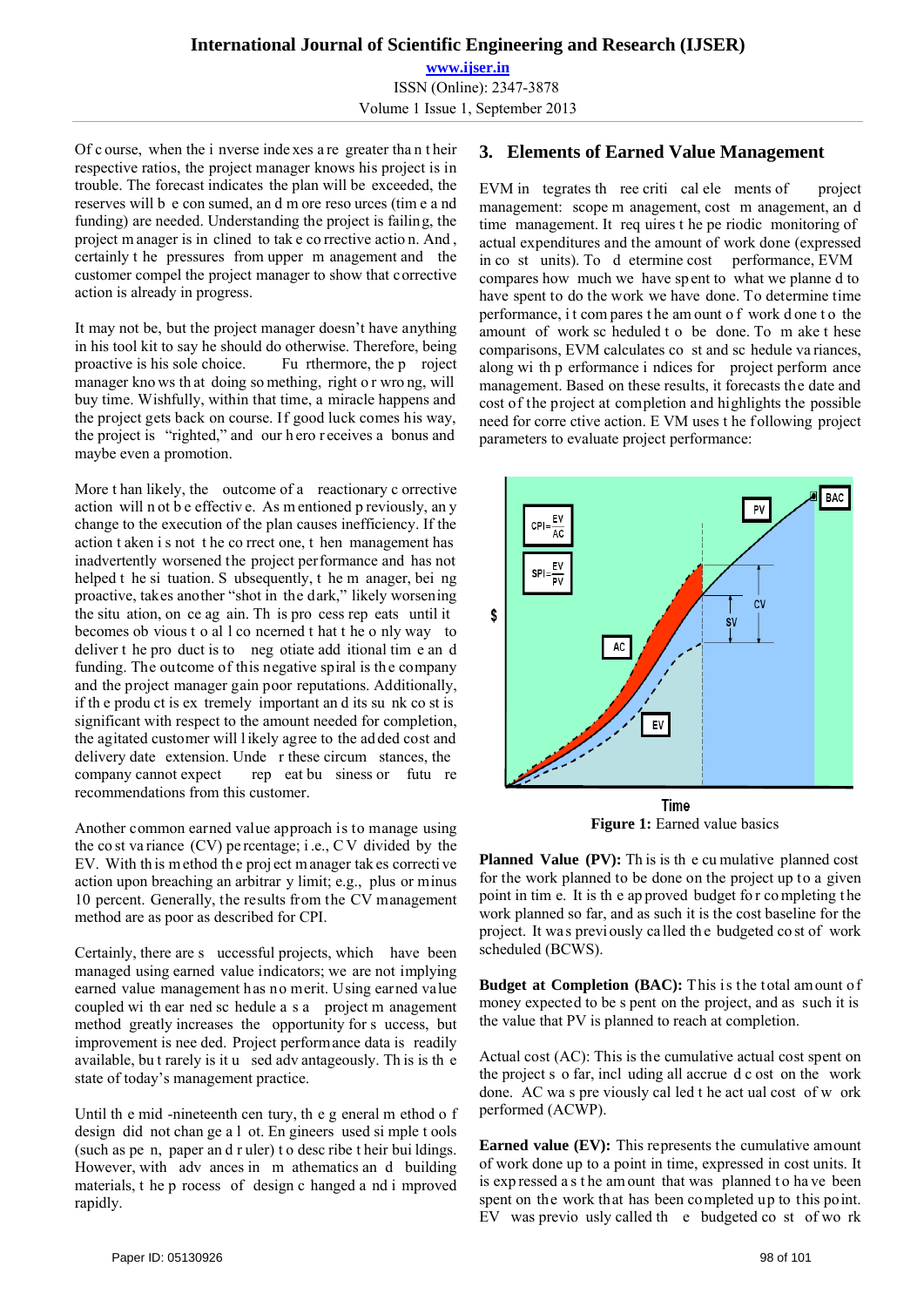# **International Journal of Scientific Engineering and Research (IJSER)**

**www.ijser.in** ISSN (Online): 2347-3878 Volume 1 Issue 1, September 2013

performed (BCWP). To calculate the EV for a given element of work, t he planned cost i s m ultiplied b y t he perce ntage complete. The EV for the project is the sum of the EV for all the work elements.

BAC, PV, AC and EV are expressed in cost units. That may be in un its of actual money, in any cu rrency. Or it can be expressed in hours or days of wo rk don e. PV, AC and EV can be calcul ated for a ny element o f work to d etermine progress on that element of work

#### **Project Performance Measurement:**

Cost performance on the project is determined by comparing EV to AC. AC represents what has actually been spe nt and accrued to do the work so far, and EV represents what was planned to be spent to do the work so far.

The differe nce shows whether the p roject is o ver sp ent or under s pent. Sche dule p erformance i s det ermined by comparing the EV to the PV. PV shows the amount of work that was pl anned to have been done and EV represents the amount that has been done. By co mparing the two, we can determine whe ther m ore or l ess wo rk has been performed than should have been done, and whether the project is ahead of o r behi nd schedule. We do these comparisons by calculating variances and the performance indices.

#### **Variances**

The following formulas are used to calculate the variances: The cost variance (CV) is a measure of cost performance:  $CV = EV - AC$ 

## **4. Earned Schedule**

Earned sch edule (ES) is an extension to the t heory and practice o f earned v alue Man agement ( EVM). A s of 2 005, Earned schedule is designated as an "emerging practice" by the Project Management Institute. It was i ntroduced in 2003 a seminal article "Schedule is Different" by Walter Lipke, in the measurable news, the quarterly magazine of t he College of Pe rformance M anagement, of t he Project M anagement Institute. Lipke is the first who clears the concept on earning in terms of time.

According to Lipke, E VM t racks schedule va riances not in units of tim e, b ut in units o f cu rrency (e.g . dollars) or quantity (e.g. labour hours). Of course, it i s more natural to speak of sch edule performance in un it is o f ti me, subsequently, when a project is co mpleted, its SV is always zero, and SPI is always one, even if the project was delivered unacceptably late.



**Figure 2:** Earned schedule basics

**Actual Time (AT):** This is the duration from the beginning of the project to status date.

**Schedule at Completion (SAC):** This is the original planned completion duration of the project.

**Earned Schedule (ES):** Th is is th e duratio n from t he beginning of the project to the date on which PV should have been equal to the current value of EV.

 $ES = \%$  Complete x SAC

**Time Variance (TV):** The Time variance is a measure of schedule performance in time units rather than cost units.

$$
TV = ES - AT
$$

If this value is negative the project is behind schedule, and if it is p ositive it is ah ead of schedule. This is called schedule variance (time) SV (t).

## **Time Performance Index (TPI):**

#### $TPI = ES / AT$

This is called schedule Performance Index (time), SPI(t), if TPI is greater than 1.0, the project is ahead schedule, and if it is less than 1.0, the project is behind schedule.

#### **Forecasting of Time at Completion:**

 $TEAC = SAC / TPI$ 

This is gives the time estimate at co mpletion with the same rate of doing work for the rest of the project.

## **Time Variance at Completion (TVAC):**

The time variance at completion gives an indication of the estimated amount of time that the project will be completed ahead or behind schedule.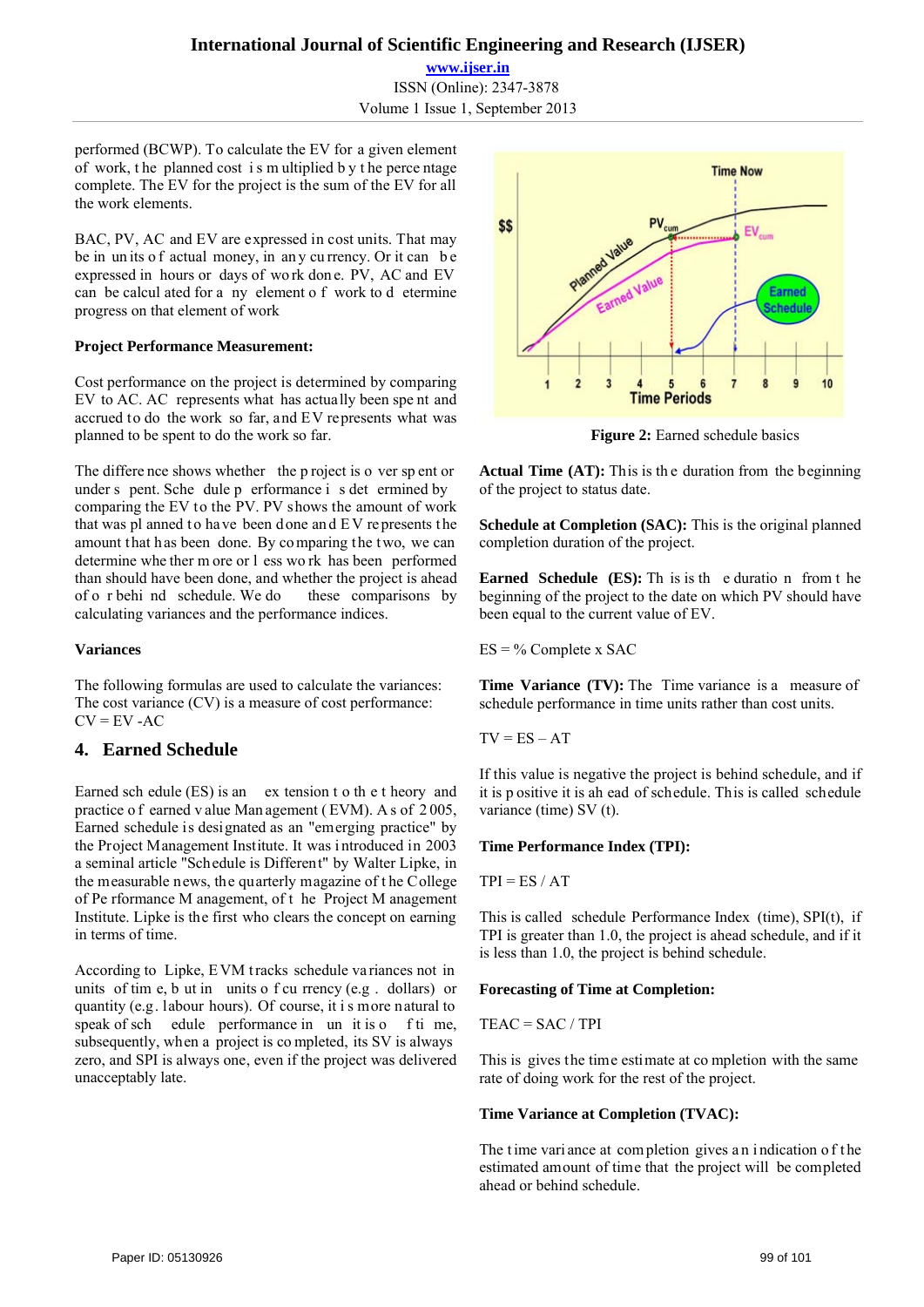**www.ijser.in** ISSN (Online): 2347-3878 Volume 1 Issue 1, September 2013

 $TVAC = SAC - TEAC$ 

In this equation, 0.0 indicates that the project is expecte d to complete o n schedule, a positive v alue i ndicates t hat t he project is expe cted to be c ompleted ahead of schedule and a negative value in dicates th at th e project is expected to be completed behind schedule.

## **5. Case Study**

The following case study illustrates the concepts discussed in this pape r. C onsider a co nstruction of 41 6m sky walk. According to your plan the cost of construction will be  $\overline{57.97}$ Cr and will take 6 months to complete.

Three m onths i nto the project, y ou have spe nt  $\overline{5}5$  Cr and completed 18 0m of sky walk, an d y ou want t o re port performance.

Using the EVM Method:

BAC = `7.97 Cr AT = 3 months AC = `5 Cr PV = 50% x `7.97 Cr = ` 3.99 Cr EV = 40% x `7.97 Cr = ` 3.43 Cr

Therefore:

 $\%$  Complete = EV / BAC = 43% % Spent =  $AC / BAC = 63%$ 

Cost and Schedule Variances:

$$
CV = EV - AC = -\overline{5} \ 1.57 \ Cr
$$

$$
SV = EV - PV = -\overline{\overline{\overline{\overline{\overline{C}}}}}\ 0.53 \,\mathrm{Cr}
$$

Performance Indices:

 $CPI = EV/AV = 0.69$  $SPI = EV / PV = 0.87$ 

Estimate at Completion and Variance at Completion

 $EAC = BAC / CPI = 711.55 Cr$  $VAC = BAC - EAC = -\overline{\overline{\overline{}}}3.58 \text{ Cr}$ 

## **Earned Schedule:**

 $SAC = 6$  months  $AT = 3$  months

 $ES = \%$  Complete x Schedule at Completion  $= 43\% \times 6$  months  $= 2.58$  months

 $TV = ES - AT = -0.42$  months  $TPI = ES / AT = 0.86$  months

 $TEAC = SAC / TPI = 6.98$  months  $TVAC = SAC - TEAC = -0.98$  months

# **6. Result and Discussion**

From the above equations, extra cost is required to complete this projects is  $\overline{5}$  3.58 C r as well as from ear ned sche dule analysis ex tra time req uired to co mplete the proj ect is 0.98 months.

Here, we can conclude that this project is in seriously trouble regarding both cost and s chedule pe rformance. C orrective actions requ ired to be tak en to co mplete th is p roject within given cost and time.

## **7. Conclusion**

Earned Value Management is a p owerful methodology that helps e xecutive, pr oject manager, program manager a nd other stakeholders of the project to manage the project more effectively. Ea rned Sc hedule i s an im portant ext ension to EVM that allows EVM m etrics to be t ransformed to time or duration m etrics to enhance the evaluation of project schedule perform ance, forecast th e duratio n needed to complete th e p roject. It helps t he project m anagers to understand the ti me esti mates fo r th e co mpletion o f the project, an d provides fu rther insigh ts for m aking b etter decisions a bout the project schedule a nd other cri tical parameters.

Earned Sc hedule has bec ome a power ful new di mension which gives independent estimates of time with the help of earned value data in terms of time. The application of earned value an d e arned sche dule t ools for l ate fi nishing construction projects gives better predictions.

# **References**

- W. H. Lipke, Earned Schedule, Lulu Publishing, 2009.
- [2] K. K. C hitkara, C onstruction P roject M anagement, 2nd Ed ition, Tata McGraw Hill Ed ucation Priv ate Limited, New Delhi, 2012.
- [3] Lipke, Walt, "Earn ed Sch edule App lication to Sm all Projects", Th e Measu rable N ews, I ssue 2, p p.25-31, 2011.
- [4] Marco, Alberto De, "Cost and schedule monitoring of industrial building projects: case study", Journal of Management in Engineering, Vol. 135, pp. 853-862, 2009.
- [5] Lipke, Walt, "Earned Schedule Contribution to Project Management", PM World J ournal, Vol 1, Is sue 2, 2012.
- [6] PMI, Standard Committee, "Practice standard for Earned Value Management", 2nd edition, An American National Standard, Project Management Institute, 2011.

## **Author Profile**

**Rajesh Ganpat Virle** received the B.E Degree in Construction Engineering fro m M. H. Sabo o Si ddik College of Engineering,